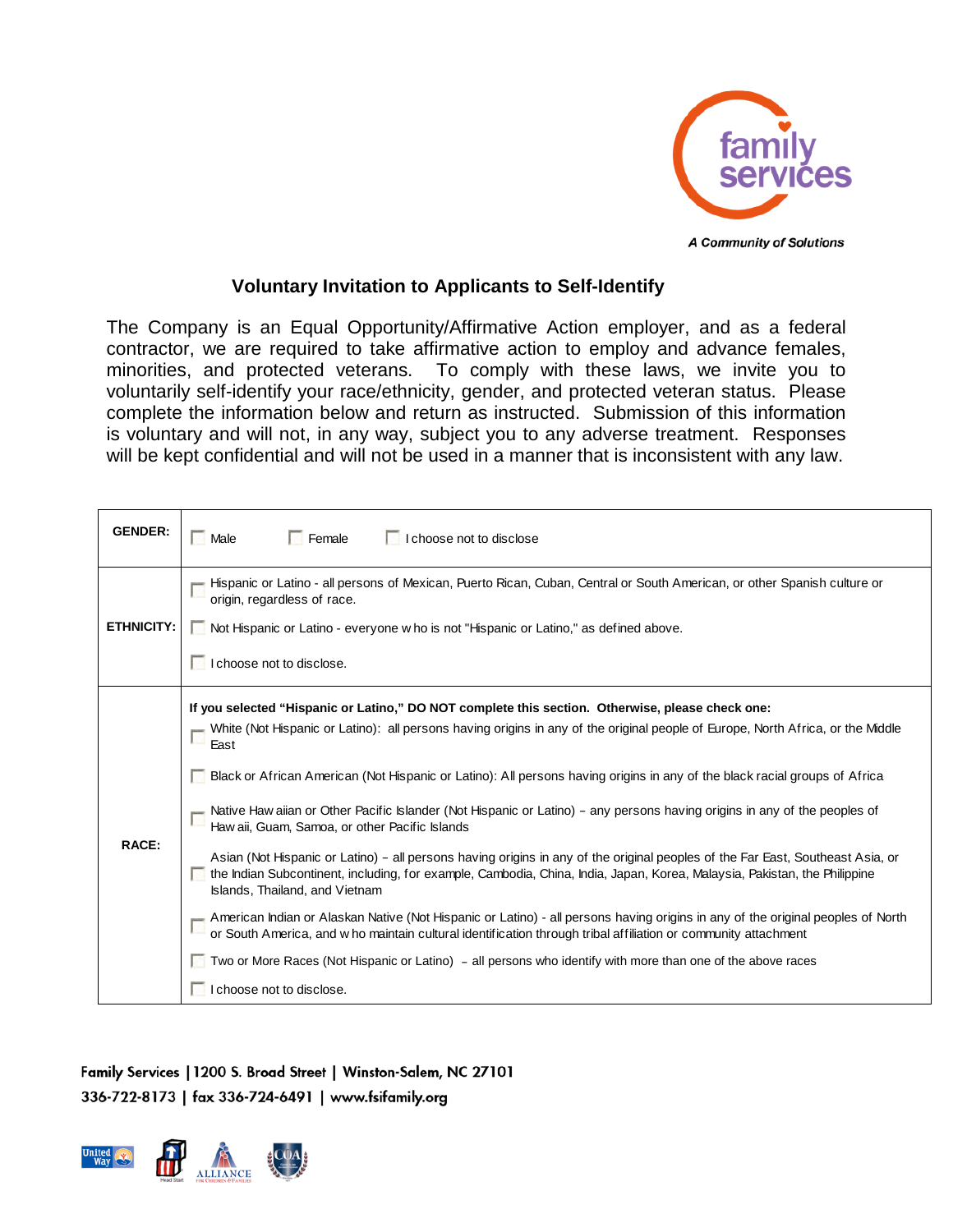| <b>VETERAN</b><br><b>STATUS:</b> | "Disabled Veteran" is defined as a (1) veteran of the U.S. military, ground, naval, or air service who is entitled to compensation (or<br>who but for the receipt of military retired pay would be entitled to compensation) under laws administered by the Department of<br>Veterans Affairs; or (2) a person who was discharged or released from active duty because of a service-connected disability. |
|----------------------------------|-----------------------------------------------------------------------------------------------------------------------------------------------------------------------------------------------------------------------------------------------------------------------------------------------------------------------------------------------------------------------------------------------------------|
|                                  | "Active Duty Wartime or Campaign Badge Veteran" means any veteran who served on active duty in the U.S. military, ground, naval,<br>or air service during a war or in a campaign or expedition for which a campaign badge has been authorized.                                                                                                                                                            |
|                                  | "Armed Forces Service Medal Veteran" means a veteran who, while serving on active duty in the U.S. military, ground, naval, or air<br>service, participated in a United States military operation for which an Armed Forces service medal was awarded.                                                                                                                                                    |
|                                  | "Recently Separated Veteran" is defined as any veteran discharged or released from active duty in the past three years.                                                                                                                                                                                                                                                                                   |
|                                  | If you belong to any of the categories of protected veterans listed above, please indicate by checking the appropriate box below.                                                                                                                                                                                                                                                                         |
|                                  | identify as one or more of the categories of protected veterans listed above.                                                                                                                                                                                                                                                                                                                             |
|                                  | am not a protected veteran, or I choose not to disclose my protected veteran status.                                                                                                                                                                                                                                                                                                                      |

Print Name: \_\_\_\_\_\_\_\_\_\_\_\_\_\_\_\_\_\_\_\_\_\_\_\_\_\_\_\_\_\_\_\_\_\_\_\_

Date: \_\_\_\_\_\_\_\_\_\_\_\_\_\_\_\_\_\_\_\_\_\_\_\_\_\_\_\_\_\_\_\_\_